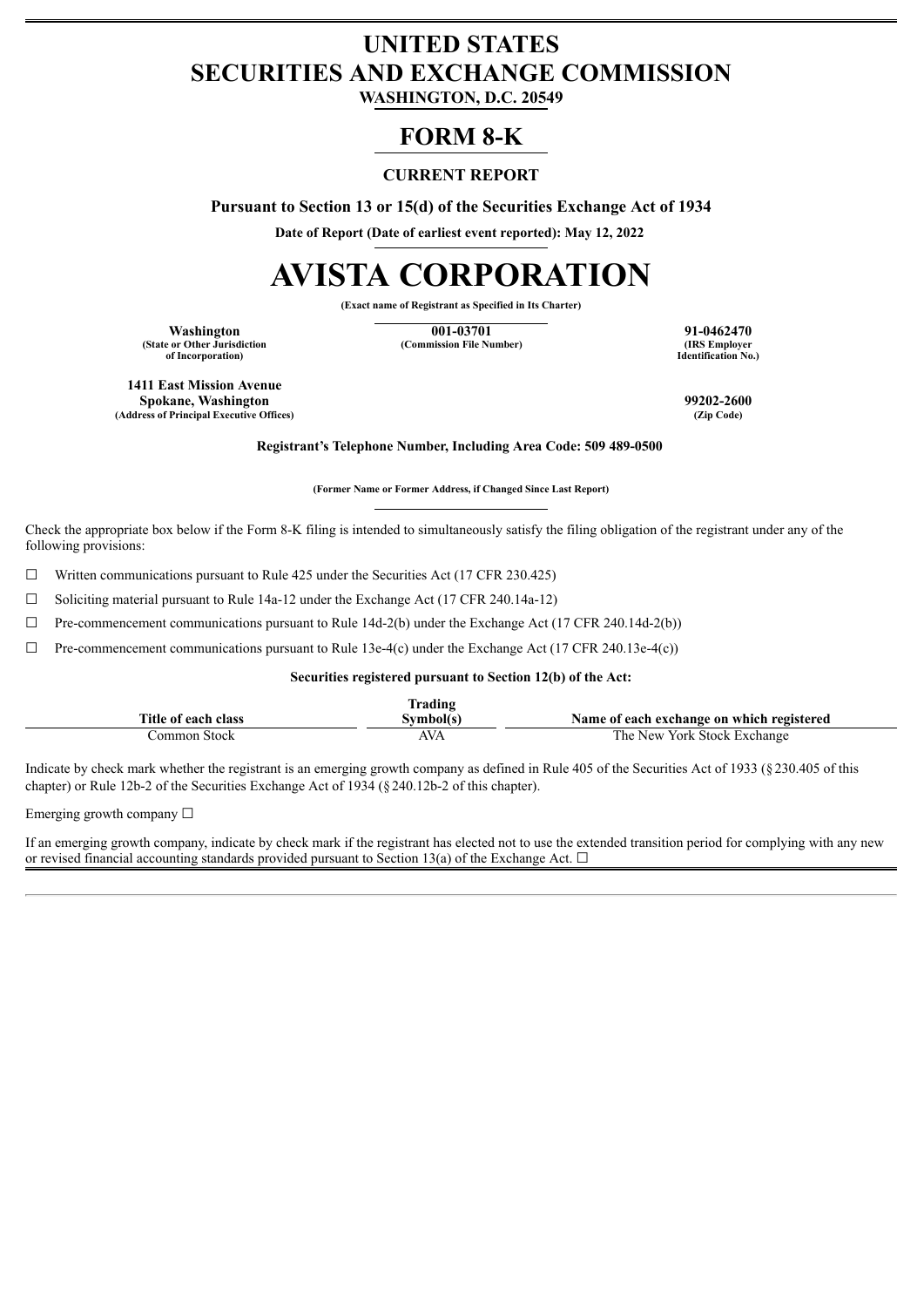### **Section 5 – Corporate Governance and Management**

### **Item 5.07 Submission of Matters to a Vote of Security Holders.**

The 2022 Annual Meeting of Shareholders of Avista Corp. was held on May 12, 2022. Three proposals were submitted to shareholders as disclosed in Avista Corp.'s Definitive Proxy Statement filed on March 31, 2022, of which all three were approved. There were 72,191,571 shares of common stock issued and outstanding as of March 11, 2022, the record date, with 65,539,433 shares represented at said meeting. The proposals and the results of the voting are as follows:

**Proposal 1:** Election of eleven directors, for one-year terms expiring at the 2023 Annual Meeting of Shareholders, and until their successors are elected.

| Director             | For        | Against   | Abstain | <b>Broker</b><br>Non-Votes |
|----------------------|------------|-----------|---------|----------------------------|
| Julie A. Bentz       | 60,165,511 | 210,296   | 118,569 | 5,045,057                  |
| Kristanne Blake      | 54,300,435 | 6,078,805 | 115,136 | 5,045,057                  |
| Donald C. Burke      | 59,511,179 | 858,793   | 124,404 | 5,045,057                  |
| Rebecca A. Klein     | 59,656,408 | 723,626   | 114,342 | 5,045,057                  |
| Sena M. Kwawu        | 60,101,968 | 269,382   | 123,026 | 5,045,057                  |
| Scott H. Maw         | 56,678,000 | 3,694,330 | 122,046 | 5,045,057                  |
| Scott L. Morris      | 55,521,793 | 4,853,552 | 119,031 | 5,045,057                  |
| Jeffry L. Philipps   | 60,069,280 | 304,250   | 120,846 | 5,045,057                  |
| Heidi B. Stanley     | 55,738,085 | 4,643,252 | 113,039 | 5,045,057                  |
| Dennis P. Vermillion | 60,025,942 | 347,892   | 120.542 | 5,045,057                  |
| Janet D. Widmann     | 59,798,279 | 582,615   | 113.482 | 5,045,057                  |

All directors were elected since the number of votes cast "for" each nominee exceeded the number of votes "against." Abstentions and broker non-votes had no effect on the election.

**Proposal 2:** Ratification of the appointment of Deloitte & Touche LLP as the Company's independent registered public accounting firm for 2022.

| $\sim$<br>For   | Against                             | Abstain    | <b>Broker</b><br>Non-Votes |
|-----------------|-------------------------------------|------------|----------------------------|
| .076<br>16<br>b | $\overline{a}$<br>225<br>2,32,7,112 | ,585<br>07 | $\rm N/A$                  |

This proposal was approved as the number of votes cast "for" exceeded the number of votes "against." Abstentions had no effect on the outcome.

**Proposal 3:** Advisory (non-binding) vote on executive compensation.

| For        | Against   | Abstain | Broker<br>Non-Votes |
|------------|-----------|---------|---------------------|
| 58,648,594 | 1,546,971 | 298,811 | 5,045,057           |

This advisory (non-binding) resolution was approved as the number of votes cast "for" exceeded the number of votes "against." Abstentions and broker non-votes had no effect on the outcome.